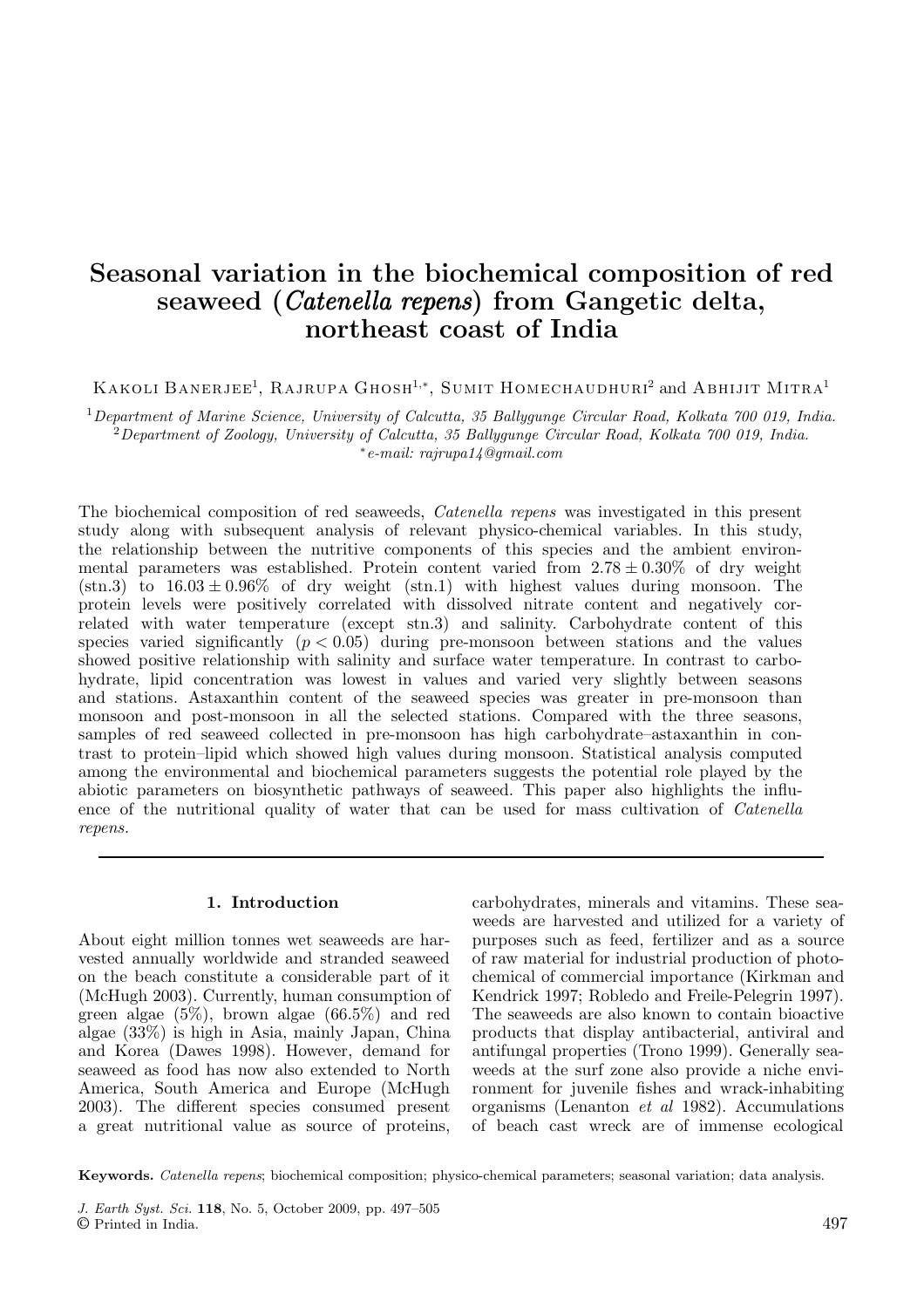significance and contribute enormous quantities of organic matter in the ecosystem (Mitchell and Hunter 1970; Dooley 1972; Lenanton *et al* 1982; Robertson and Lenanton 1984; Safran and Omori 1990; Blanche 1992; Kirkman and Kendrick 1997), which provide nourishment to the macroalgae. Ecological significance and knowledge of chemical composition of marine seaweed is important for both assessment of nutritional value to marine invertebrate or vertebrate herbivores (Hawkins and Hartnoll 1983) and for the evaluation of potential sources of protein, carbohydrate and lipid for commercial use (Chapman and Chapman 1980) or for possible human consumption (Abbott 1988).

Seaweeds are exposed to seasonal variations of abiotic factors that influence their metabolic responses (photosynthesis and growth rates) and levels of proximate constituents (Orduña-Rojas *et al* 2002). For subtropical species seawater temperature, light and nutrients have been shown to be the primary factors that modify the seasonal photosynthesis in *Hypnea musciformis* (Wulfen) Lamouroux (Durako and Dawes 1980a) and *Gracilaria tikvahiae* McLachlan (Lapointe and Ryther 1978; Penniman and Mathieson 1985; Lapointe 1987). Seasonal variations in the chemical composition and nutritive value have been reported in common marine seaweeds from different parts of the world; Kaehler and Kennish (1996) reported the same from Hong Kong, Kumar (1993) from coastal India and Mercer *et al* (1993) from Ireland. The nutritional properties of seaweeds and their seasonal oscillation are poorly known and normally are evaluated from the chemical composition (Mabeau and Fleurence 1993).

In this context study on the temporal variations in chemical composition of tropical seaweeds from the Gangetic delta of Sundarbans, West Bengal, India is in a very dormant stage. This mangrove dominated deltaic lobe at the apex of Bay of Bengal exhibits significant spatial and temporal variations of salinity owing to varied geographic features. Recent studies suggest that, mariculture of this species would require subtropical to tropical condition and hence, this species can be considered as an important candidate for aquaculture due to the characteristics of its high carotenoid content (Mitra *et al* 2006). The common dominant seaweed under class rhodophyceae found in this region is *Catenella repens*.

The present paper aims to analyze the seasonal variations of the levels of proximate constituents (protein, carbohydrate, lipid and astaxanthin) with respect to relevant hydrological parameters (like surface water temperature, pH, salinity, dissolved oxygen (DO), extinction coefficient 'K', nutrients [nitrate  $(NO_3)$ , phosphate  $(PO_4)$ , silicate  $(SiO_3)$ ], phytopigment (Chl *a, b* and *c*), etc.

# **2. Materials and methods**

# 2.1 *Study site*

The Indian Sundarbans (within the latitude  $21°13'$ N to  $22°40'$ N and longitude  $88°03'E$  to 89◦07 E) at the apex of the Gangetic delta is one of the most biologically productive and taxonomically diversified, low line, mangrove detritus based, open, dynamic, heterogeneous coastal ecotone. This mangrove forest has been declared as the World Heritage Site by IUCN in 1987, Biosphere Reserve under Man and Biosphere Programme by UNESCO in 1989 and is a proposed RAMSAR site. It is the only mangrove forest in the world that is inhabited by Royal Bengal Tiger (*Panthera tigris tigris*).

The climate of the area is humid (upto 96%), tropical with temperature ranging from 11*.*8◦C to 34*.*5◦C. The climate is monsoonal with an average rainfall of 1900 mm during monsoon months (July–October). The estuarine system becomes dominated by fresh water during monsoon resulting in strong predominance of ebb tides. From November–February, the system becomes salinity gradient dominated and during pre-monsoon period (March–June) effects of tide are considerably accentuated resulting in the system more or less marine dominated.

The low-lying tidal flats of Indian Sundarbans during the quaternary period have been developed from alluvial deposits of river Hugli, Saptamukhi and Matla together with tidal incursions. The soil consists of clayey loam or different black clay and there is no rock. The areas are about 1 m above the mean sea level and are submerged under saline estuarine waters for several hours in the spring tide twice a day.

Three stations selected in the eastern part of Indian Sundarbans region (figure 1) are distributed in three distinct salinity regimes: Gosaba – stn.1 (22°08′53.66″N; 88°56′34.20″E), Chhotomollakhali − stn.2 (22°10′21.74″N; 88°53′55.18″E) and Bali − stn.3 (22°04′35.17″N; 88°44′55.70″E). The stations were selected on the basis of the availability of the red seaweed *Catenella repens* through seasons.

# 2.2 *Sampling and analysis of* Catenella repens

Seasonwise sampling was done from the uppermost littoral zone from November 2007 to October 2008 within 500 m coastal stretch at three different selected stations. During sampling, the shore washed seaweeds were collected by placing 5 random quadrates of 0*.*25 m2. The seaweeds thus harvested were brought to laboratory, washed and weighed. For determining biomass, the collected sample from each quadrate was weighed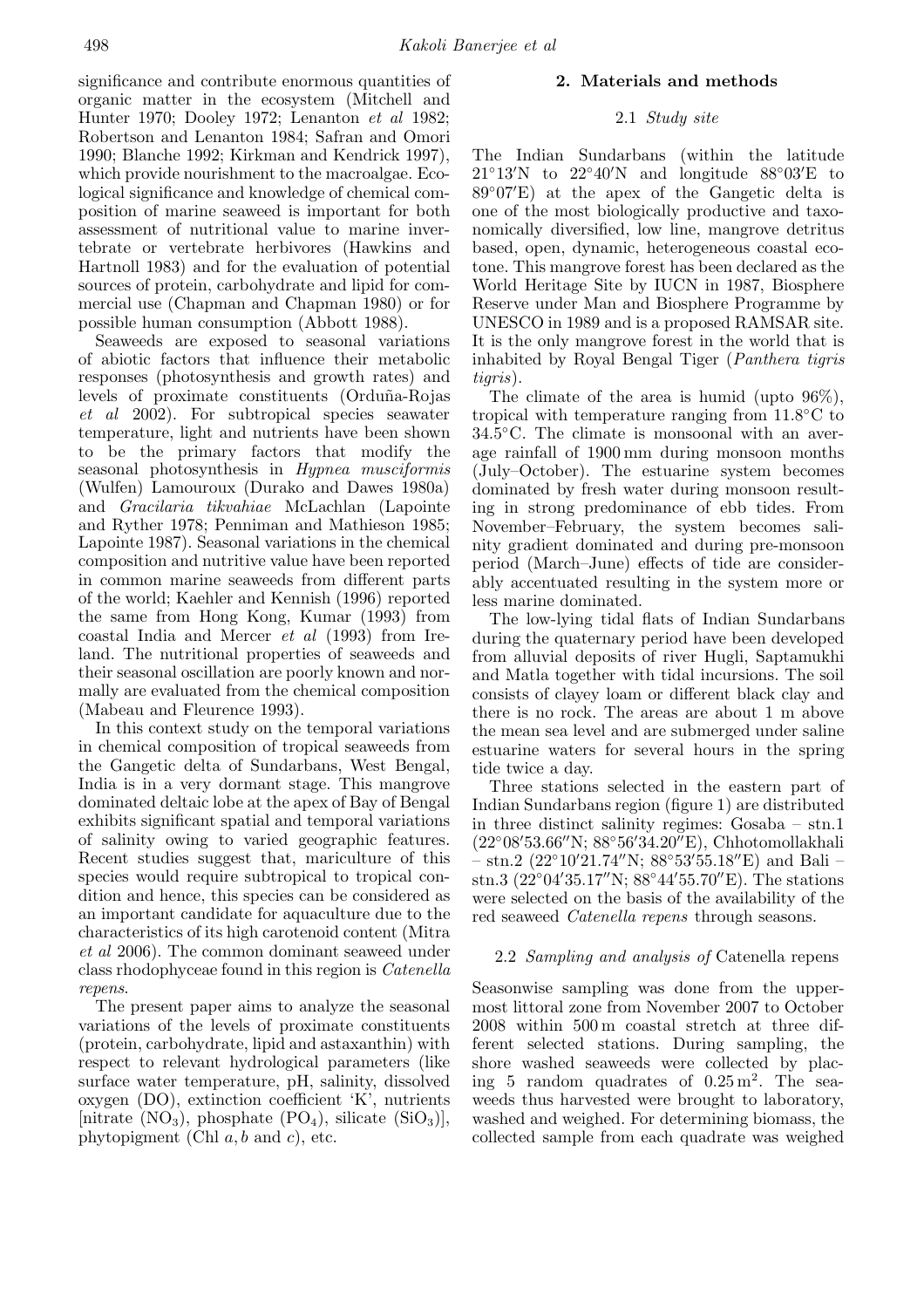

Figure 1. Map of India and West Bengal showing the study site of Indian Sundarbans.

and expressed as g fresh weight  $m^{-2}$ . The data of biomass of red seaweed for the entire study period are shown in figure 2.

Duplicate analyses were averaged for each of the triplicate samples for soluble carbohydrate, total protein, total lipid and astaxanthin. The total carbohydrate content was assayed by the phenolsulphuric acid method (Dubois *et al* 1956) after extraction with 2.5 N HCl. The results were calculated from a glucose standard curve. Total lipid was determined by Soxhlet method as described by Folch *et al* (1957). The total protein content was determined with Folin reagent with bovine albumin serving as standard (Lowry *et al* 1951). Astaxanthin was monitored by standard

spectrophotometric method (Schuep and Schierle 1995). Its value in percentage was converted to ppm level for easy interpretation of data. Lipid, protein and carbohydrate contents were expressed as the percentage of dry weight. The results are given as a mean with standard deviation (*±*SD) as quality assurance to the data.

# 2.3 *Analysis of hydrological parameters*

Surface water samples from all the selected stations were collected during high tide condition in clean TARSON bottles for analysis of hydrological parameters like surface water temperature, salinity, pH, dissolved oxygen (DO), extinction coefficient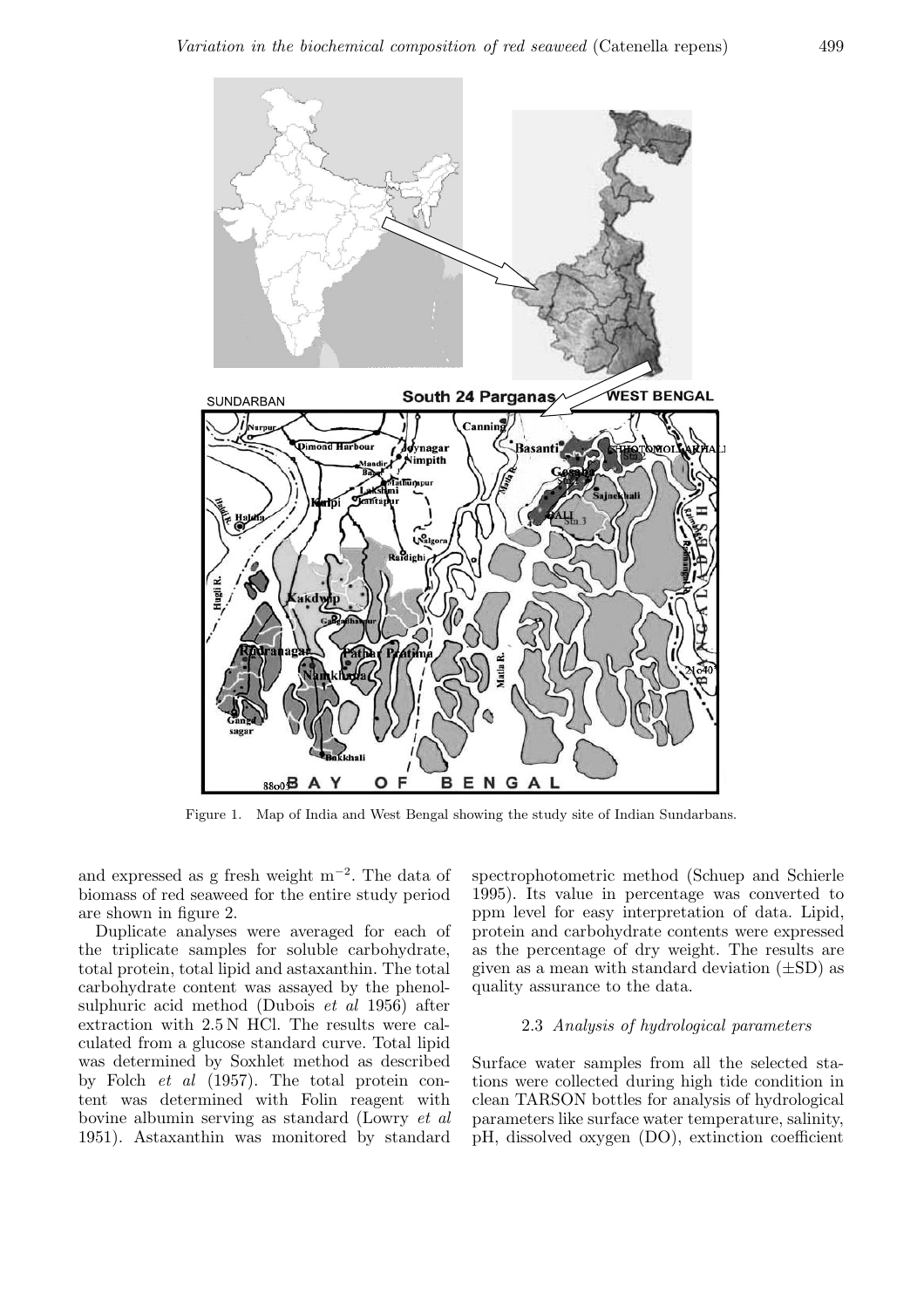

Figure 2. Variation in biomass content (g fresh weight  $m^{-2}$ ) at three collection sites from Indian Sundarbans.

 $(K)$ , nitrate  $(NO_3)$ , phosphate  $(PO_4)$  and silicate  $(SiO<sub>3</sub>)$  on monthly basis. Analyses were done as per the standard methodology outlined in Strickland and Parsons (1972) and APHA (1998). The extinction co-efficient  $(K)$ , which is the inverse of transparency was determined as per the expression  $K = 1.44/D$ , where *D* is the maximum depth of secchi disk visibility in meter (Raymont 1980). For pigment analysis, one litre of surface water was collected from each of the sampling stations for determination of the chlorophyll pigment (Chl *a, b* and *c*) by spectrophotometric method after extraction with 90% acetone (Jeffrey and Humphrey 1975).

#### 2.4 *Statistical analysis*

All data were expressed in terms of mean *±*SD (standard deviation) and range. In addition, data concerning the environmental parameters, biomass and content of proteins, carbohydrates, lipids and astaxanthin for the species were analyzed by Duncan's multiple range test at  $p < 0.05$  (SPSS 9.0) 1999) for the identification of significant statistical seasonal differences during the study period. The Pearson correlation coefficient (*r*) was also computed between the biochemical composition of the species and environmental parameters.

#### **3. Results and discussions**

#### 3.1 *Spatial and temporal variation in observed variables*

Data on environmental parameters and biomass of *C. repens* are reported in table 1 and figure 2. During the study period water temperature varied from  $28.20 \pm 0.05$ °C during post-monsoon

 $(\sin 1)$  to  $32.65 \pm 0.05$ °C during pre-monsoon  $(\text{sin}.3)$ . Salinity oscillated between  $11.48 \pm 0.03\%$ at stn.1 (monsoon) to  $24.33 \pm 0.15\%$  at stn.3 (pre-monsoon). Similar trend of pH was also noted throughout the study period with low values during monsoon  $(8.08 \pm 0.01)$  at stn.1 and high values during pre-monsoon  $(8.31 \pm 0.02)$  at stn.3. Extinction coefficient which is a measure of turbidity in water showed highest values during monsoon  $(9.31 \pm 0.04 \,\mathrm{m}^{-1})$  at stn.1 and low values during pre-monsoon  $(7.56 \pm 0.02 \,\mathrm{m}^{-1})$ at stn.3. Nutrient load  $(NO_3, PO_4$  and  $SiO_3)$ showed higher values during monsoon and lower values during pre-monsoon excepting at stn.2, where  $SiO<sub>3</sub>$  values were low during post-monsoon. This might be attributed to the heavy runoff and precipitation during monsoon which brings lot of nutrients from the adjacent landmasses, agricultural field and shrimp farms. The lower values of nutrients is due to the fact that  $NO<sub>3</sub>$ ,  $PO<sub>4</sub>$  and  $SiO<sub>3</sub>$  (being the major building blocks of phytoplankton) are being absorbed from the ambient aquatic phase. Dissolved oxygen values were usually higher during monsoon  $(6.21 \pm 0.03 \,\text{mg/l at} \,\text{stn.1}; 6.03 \pm 0.09 \,\text{mg/l at} \,\text{stn.2})$ and  $5.52 \pm 0.19 \,\mathrm{mg/l}$  at stn.3) in all the stations due to the heavy flushing from the rivers and churning actions of the seabed due to runoff processes. Phytopigment (Chl *a*, *b* and *c*) showed highest values during pre-monsoon at  $\sin 3$  (4.10  $\pm 0.02 \text{ mg/m}^3$ ;  $1.84 \pm 0.03 \text{ mg/m}^3$  and  $2.06 \pm 0.03$  mg/m<sup>3</sup> respectively) and lowest values during monsoon at stn.1  $(2.39 \pm 0.05 \text{ mg/m}^3)$ ;  $0.91 \pm 0.04 \,\mathrm{mg/m}^3$  and  $1.77 \pm 0.02 \,\mathrm{mg/m}^3$  respectively). The physico-chemical variables except surface water temperature and pH showed a sharp seasonal variation in all three selected stations (table 1). The surface water salinity, pH, transparency (expressed as extinction coefficient) and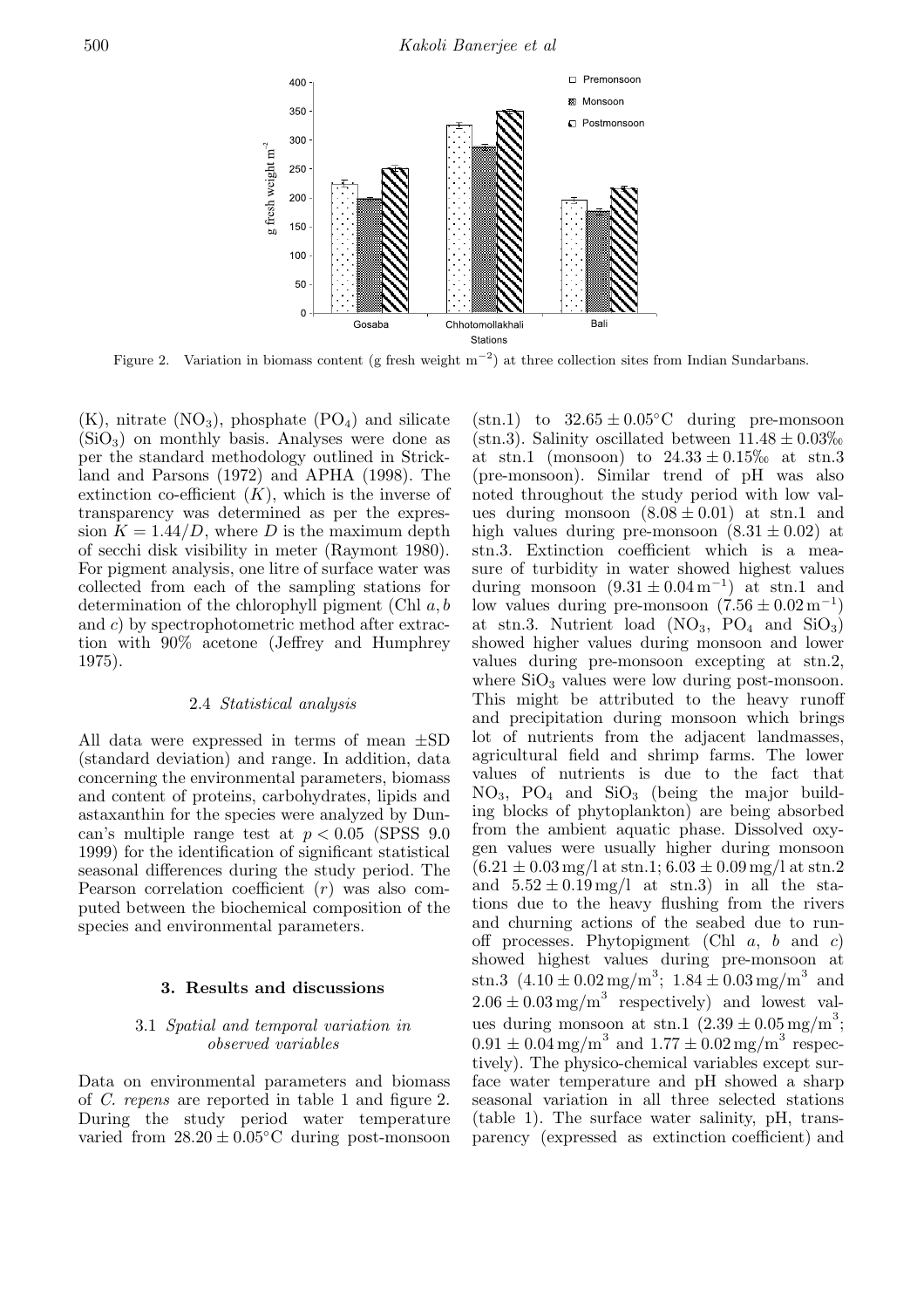| Stations              | Salinity                                                                           | Ëq | Dissolved<br>oxygen                                                                    | Temperature                      | Extinction<br>coefficient | Nitrate                                                                                            | Phosphate               | Silicate                  | $\frac{a}{\text{C}}$                            | Chl $b$                 | Chl $c$                      |
|-----------------------|------------------------------------------------------------------------------------|----|----------------------------------------------------------------------------------------|----------------------------------|---------------------------|----------------------------------------------------------------------------------------------------|-------------------------|---------------------------|-------------------------------------------------|-------------------------|------------------------------|
| Pre-monsoon           |                                                                                    |    |                                                                                        |                                  |                           |                                                                                                    |                         |                           |                                                 |                         |                              |
| Gosaba                |                                                                                    |    | $15.44 \pm 0.04^{\circ}$ $8.11 \pm 0.01^{\circ}$ $6.04 \pm 0.02^{\circ}$               | $32.23 \pm 0.15^b$               | $8.97 \pm 0.01^{a}$       | $26.5 \pm 0.10^{a}$                                                                                | $2.25 \pm 0.01^{a}$     | $89.91 \pm 0.01^{\rm b}$  | $2.92 \pm 0.01^{\circ}$                         | $1.24\pm0.02^{\circ}$   | $1.97 \pm 0.01^{\circ}$      |
| llakhali              | Chhotomo- $19.74 \pm 0.03^{\circ}$ $8.17 \pm 0.01^{\circ}$ $5.96 \pm 0.02^{\circ}$ |    |                                                                                        | $50 \pm 0.05^{\rm a}$<br>32.     | $7.77 \pm 0.03^{b}$       | $25.69 \pm 0.05^{b}$                                                                               | $1.66 \pm 0.02^{\rm b}$ | $90.27 \pm 0.02^{\rm b}$  | $3.66 \pm 0.02^{\rm b}$                         | $1.66 \pm 0.01^{\rm b}$ | $2.01 \pm 0.01^{\rm b}$      |
| Bali                  |                                                                                    |    | $24.33 \pm 0.15^a$ $8.31 \pm 0.02^a$ $5.55 \pm 0.01^c$                                 | $32.65 \pm 0.05^a$               | $7.56 \pm 0.02^{\circ}$   | $20.56 \pm 0.40^{\circ}$                                                                           | $0.92 \pm 0.01^{\circ}$ | $110.47 \pm 0.56^a$       | $4.10 \pm 0.02^a$                               | $1.84 \pm 0.03^{a}$     | $2.06 \pm 0.03$ <sup>a</sup> |
| Monsoon               |                                                                                    |    |                                                                                        |                                  |                           |                                                                                                    |                         |                           |                                                 |                         |                              |
| Gosaba                |                                                                                    |    | $11.48 \pm 0.03^{\circ}$ $8.08 \pm 0.01^{\circ}$ $6.21 \pm 0.03^{\circ}$               | $29.96 \pm 0.28^{\rm b}$         | $9.31 \pm 0.04^{a}$       | $30.16\pm0.77^{\mathrm{a}}$                                                                        | $2.74 \pm 0.04^{a}$     | $100.21 \pm 1.34^{\rm b}$ | $2.39\pm0.05^{\mathrm{b}}$                      | $0.91\pm0.04^{\rm c}$   | $1.77 \pm 0.02^{\rm b}$      |
| llakhali              | Chhotomo- $16.69 \pm 0.29^{\circ}$ $8.14 \pm 0.02^{\circ}$ $6.03 \pm 0.09^{\circ}$ |    |                                                                                        | $30.18 \pm 0.06^{ab}$            | $9.25 \pm 0.04^b$         | $29.10 \pm 0.23^{\rm b}$                                                                           | $2.32 \pm 0.03^{\rm b}$ | $96.81 \pm 2.09^{p}$      | $2.91 \pm 0.09^{\circ}$ 1.10 $\pm 0.03^{\circ}$ |                         | $1.55 \pm 0.04^c$            |
| Bali                  |                                                                                    |    | $20.11 \pm 0.24^{\circ}$ $8.29 \pm 0.01^{\circ}$ $5.52 \pm 0.19^{\circ}$               | $.39 \pm 0.16^{a}$<br>$\ddot{3}$ | $8.09 \pm 0.05^{\circ}$   | $24.83 \pm 0.31^{\circ}$ 1.09 $\pm 0.05^{\circ}$                                                   |                         | $116.83 \pm 2.53^a$       | $2.86 \pm 0.21^a$ $1.52 \pm 0.06^a$             |                         | $1.97 \pm 0.03^{\circ}$      |
| Post-monsoon          |                                                                                    |    |                                                                                        |                                  |                           |                                                                                                    |                         |                           |                                                 |                         |                              |
| Gosaba                | $13.15\pm0.03^{\rm c}$                                                             |    | $8.10 \pm 0.06^{\circ}$ $6.02 \pm 0.01^{\circ}$                                        | $28.20 \pm 0.05^{\rm b}$         | $9.11 \pm 0.01^a$         | $28.60 \pm 0.02^a$                                                                                 | $2.39 \pm 0.02^{\rm a}$ | $91.67 \pm 0.02^{\rm b}$  | $2.78 \pm 0.01$ <sup>c</sup>                    | $1.16\pm0.01^{\rm c}$   | $1.88 \pm 0.02^{\circ}$      |
| Chhotomo-<br>llakhali | $17.14 \pm 0.1^{\rm b}$                                                            |    | $8.17 \pm 0.01^{\circ}$ 5.91 $\pm$ 0.01 <sup>b</sup>                                   | $28.40 \pm 0.26^{ab}$            | $8.56 \pm 0.02^{b}$       | $27.67 \pm 0.03^{\rm b}$                                                                           | $2.05 \pm 0.01^{\rm b}$ | 89.76 $\pm$ 0.02°         | $3.02 \pm 0.01^{b}$                             | $1.45 \pm 0.01^{\rm b}$ | $1.97 \pm 0.01^{\rm b}$      |
| Bali                  |                                                                                    |    | $22.60 \pm 0.20^{\circ}$ 8.30 $\pm$ 0.01 <sup>a</sup> 5.50 $\pm$ 0.02 <sup>c</sup> 28. | $60 \pm 0.01^{a}$                |                           | $7.89 \pm 0.02^{\circ}$ $21.53 \pm 0.15^{\circ}$ $1.02 \pm 0.01^{\circ}$ $113.12 \pm 1.31^{\circ}$ |                         |                           | $3.66 \pm 0.04^{\circ}$ $1.73 \pm 0.03^{\circ}$ |                         | $2.01 \pm 0.02^{\circ}$      |
|                       | $M$ eans in a whole column with different superscripts (a-c)                       |    |                                                                                        |                                  |                           | are significantly different ( $p < 0.05$ , Duncan multiple range test)                             |                         |                           |                                                 |                         |                              |

Table 1. The mean  $(\pm SD)$  results of physico-chemical parameters in surface waters from Indian Sundarbans\*.

 $Table~1. \quad The \ mean \ (\pm SD) \ results \ of \ physical \ parameters \ in \ surface \ waters from \ Indian \ Sunday \ stars.$ 

phytopigment (excepting Chl *c* at stn.2) in the area of investigation varied as per the order station  $3 >$  station  $2 >$  station 1. However, for nutrients (except silicate) and dissolved oxygen the order of variation was station  $1 >$  station  $2 >$  station 3. This spatial trend was observed in all the seasons of the year, irrespective of stations.

Significant seasonal variations in biomass of *Catenella repens* have been observed in all the three sampling stations. The biomass showed a declining trend from post-monsoon to monsoon (figure 2). The biomass of seaweeds largely depends upon season, population structure and several other ecological factors (Krishnamurthy 1967). Further, the physico-chemical variable especially nutrients and salinity also contribute to the multiplication of the thallus (growth of seaweed) (Thakur *et al* 2008). The biomass of seaweed can be correlated with the abiotic factors that prevailed before or during the collection period (McQuaid 1985). In the present work, maximum growth of the red seaweed was observed during post-monsoon season; the period characterized by optimum nutrient load, temperature, salinity, pH and extinction coefficient. This is confirmed from the significant positive correlation between biomass and pH and significant negative correlation with nutrients  $(NO<sub>3</sub>$  and  $PO<sub>4</sub>)$  and extinction coefficient excepting phytopigment, surface water temperature and salinity (table 3). Seaweeds as compared to other marine plants are shortlived with successive growth periods and more than two growth peaks during their lifespan when the season is conducive (Thakur *et al* 2008). The lowest biomass values obtained during monsoon could be attributed to an intermittent period in which some population rejuvenate and recover from wholesome detachment. Ambient parameter is also not favourable during monsoon because of high turbidity that prevents light penetration for photosynthetic activities of seaweeds. The seaweed growth season in Indian Sundarbans begins from November to March. In general, biomass maximum coincides with carbohydrate maximum suggesting a link between seaweed growth and carbohydrate content (Marinho-Soriano *et al* 2006). However, our result did not support the above fact because of extremely high surface water temperature and salinity during pre-monsoon; which is a characteristic feature of the present geographical locale. This condition results in desiccation and subsequent reduction of seaweed biomass.

Protein values showed more or less similar trend in all the three stations and the values were in order station  $1 >$  station  $2 >$  station 3. The fluctuation in the protein values in all the three stations can be explained by variation in environmental conditions such as temperature, salinity and nutrients.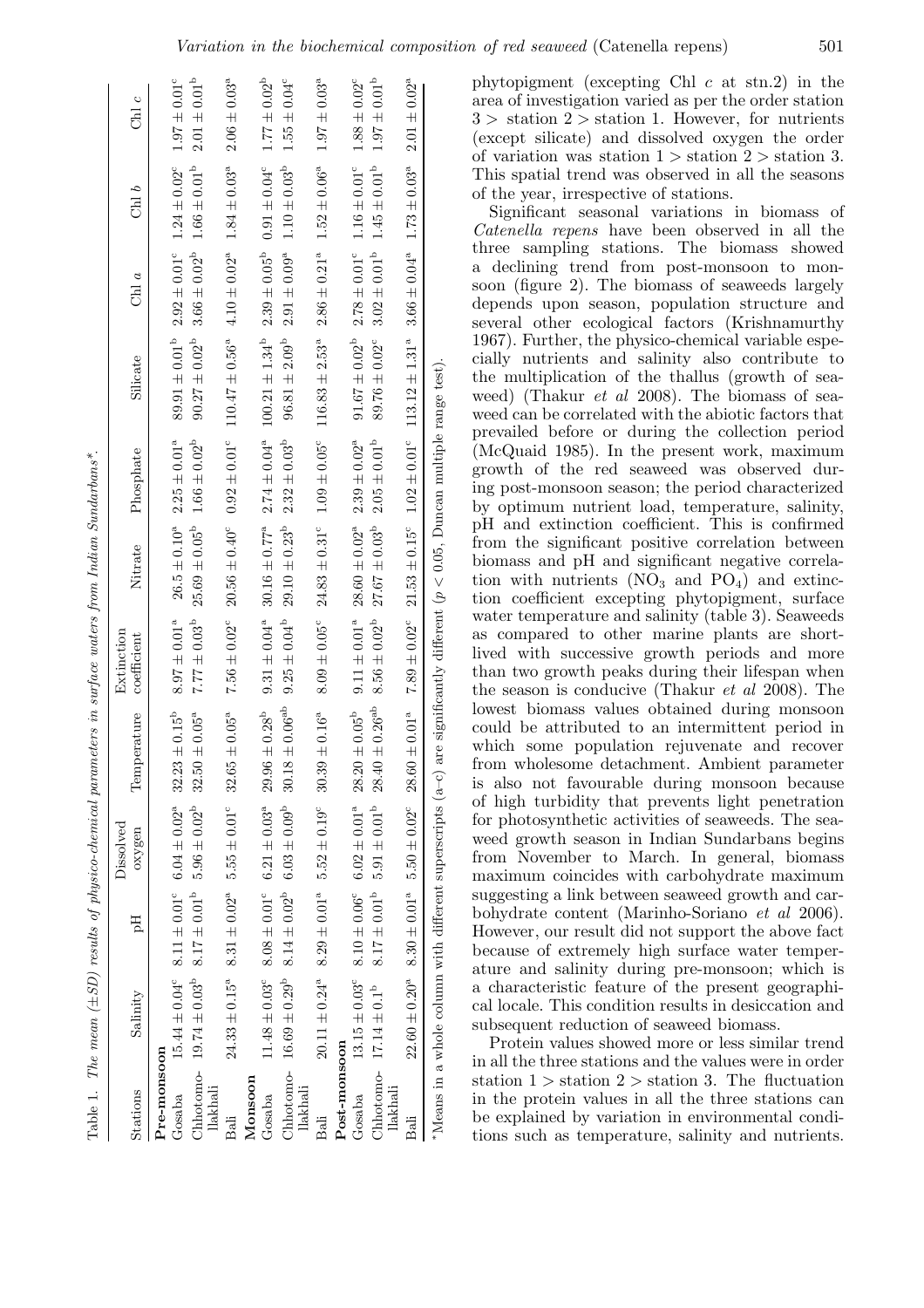Table 2. The mean  $(\pm SD)$  values of protein, lipid, carbohydrate and astaxanthin in Catenella repens from Indian Sundarbans∗.

| Stations         | Protein<br>$(\% \text{ of dry weight})$ | Lipid<br>$(\% \text{ of dry weight})$ | Carbohydrate<br>(% of dry weight) | Astaxanthin<br>(ppm of dry weight) |
|------------------|-----------------------------------------|---------------------------------------|-----------------------------------|------------------------------------|
| Pre-monsoon      |                                         |                                       |                                   |                                    |
| Gosaba           | $9.51 \pm 0.73^{\rm a}$                 | $0.19 \pm 0.02^{\rm a}$               | $25.42 \pm 1.18^c$                | $104.08 \pm 2.72$ <sup>c</sup>     |
| Chhotomollakhali | $8.66 \pm 0.78^{\rm a}$                 | $0.18 \pm 0.02^{\rm a}$               | $28.48 \pm 1.45^{\rm b}$          | $134.41 \pm 3.12^{\rm b}$          |
| Bali             | $2.78 \pm 0.30^{\rm b}$                 | $0.17 \pm 0.02^{\rm a}$               | $35.74 \pm 1.55^{\circ}$          | $188.34 \pm 2.89^{\rm a}$          |
| Monsoon          |                                         |                                       |                                   |                                    |
| Gosaba           | $16.03 \pm 0.96^{\rm a}$                | $0.23 \pm 0.02^{\rm a}$               | $23.09 \pm 1.41^{\circ}$          | $87.49 \pm 2.34^{\circ}$           |
| Chhotomollakhali | $13.79 \pm 0.86^{\rm b}$                | $0.24 \pm 0.01^{\rm a}$               | $26.36 \pm 1.27^{\rm b}$          | $108.72 \pm 2.45^{\rm b}$          |
| Bali             | $8.53 \pm 1.14^c$                       | $0.22 \pm 0.02^{\rm a}$               | $28.93 \pm 0.18^{\circ}$          | $174.45 \pm 3.62^{\mathrm{a}}$     |
| Post-monsoon     |                                         |                                       |                                   |                                    |
| Gosaba           | $12.42 \pm 1.12^{\rm a}$                | $0.22 \pm 0.01^{\rm a}$               | $21.52 \pm 1.87^{\rm b}$          | $97.50 \pm 1.84^{\circ}$           |
| Chhotomollakhali | $11.43 \pm 1.86^{\circ}$                | $0.20 \pm 0.01^{\rm a}$               | $23.32 \pm 1.67^{\rm b}$          | $128.07 \pm 2.72^{\rm b}$          |
| Bali             | $4.01 \pm 1.28^{\rm b}$                 | $0.20 \pm 0.01^{\rm a}$               | $26.53 \pm 1.89^{\rm a}$          | $182.04 \pm 3.07^{\circ}$          |

<sup>∗</sup>Means in a whole column with different superscripts (a–c) are significantly different (*p <* 0*.*05, Duncan multiple range test).

This observation is confirmed by the positive correlation of protein content with dissolved nitrate and negative correlation with temperature and salinity (table 3). Carbohydrate values showed a reverse trend with respect to protein values in all the three selected stations. The values were in the order pre-monsoon *>* monsoon *>* post-monsoon, which emphasizes the role of temperature and salinity on carbohydrate synthesis. No significant temporal and spatial variations were observed for lipid content in the seaweed species thriving in the present study area (table 2). Astaxanthin values varied both spatially and temporally as per the order station 3 *>* station 2 *>* station 1 and pre-monsoon *>* post-monsoon *>* monsoon respectively. This might be probably due to the proximity of these stations to Bay of Bengal and higher temperature prevailing during pre-monsoon in the study site. This has been supported by several workers that environmental variables such as high irradiance, nutrient deficiency, high salinity and high temperature play a leading role in astaxanthin accumulation (Kobayashi *et al* 1992; Tjahjono *et al* 1994; Harker *et al* 1996; Boussiba 2000; Sarada *et al* 2002).

#### 3.2 *Seasonal variation in biochemical composition*

The protein content showed highly significant seasonal variation  $(p < 0.05)$  with higher values during monsoon  $(16.03 \pm 0.96\%$  of dry weight at stn.1) owing to the presence of high nitrate load in the ambient waters (table 2). Similar results were observed by Bird (1984) while working with *Gracilaria verrucosa*. The dependence of protein level in algae on available nitrogen was also pointed out by Lapointe (1981) and Dawes (1998).

Significant seasonal variations in carbohydrate content of the seaweed was also observed in the present study  $(p < 0.05)$ , irrespective of stations (table 2). The values were highest in premonsoon and lowest in post-monsoon indicating the role of surface water temperature to be vital for photosynthesis. The positive influence of water temperature, salinity and pH on carbohydrate synthesis was confirmed by several workers (Munda and Kremer 1977; Perfeto 1998). Significant positive correlation between salinity and surface water temperature and carbohydrate values in our study also supports the above results (table 3). The inverse relationship between carbohydrate and protein with temperature and salinity correspond to a pattern observed for several species of seaweeds (Mourandi-Givernaud *et al* 1993). The trend may be attributed to the positive role of light intensity, temperature and decrease of nitrogen for carbohydrate synthesis, while for the proteins these parameters act inversely (Rosemberg and Ramus 1982; Rotem *et al* 1986). Thus, the active period of carbohydrate synthesis coincides with the decrease in protein concentration in seaweed and *vice-versa*.

In general, seaweeds exhibit low lipid contents (Dawes 1998). The lipid content ranged from  $0.17 \pm 0.02\%$  of dry weight at stn.3 (pre-monsoon) to  $0.24 \pm 0.01\%$  of dry weight at stn.2 (monsoon). These values were smaller than those obtained for most seaweed, which range from  $1\%$  to  $3\%$  of dry matter as reported by Mabeau and Fleurence (1993). Although this value is relatively low, it is comparable to the results obtained previously by Indergaard and Minsaas (1991).

Astaxanthin is widely used as a natural red colourant in marine fish aquaculture (Johnson 1991; Benemann 1992). The coincidence of high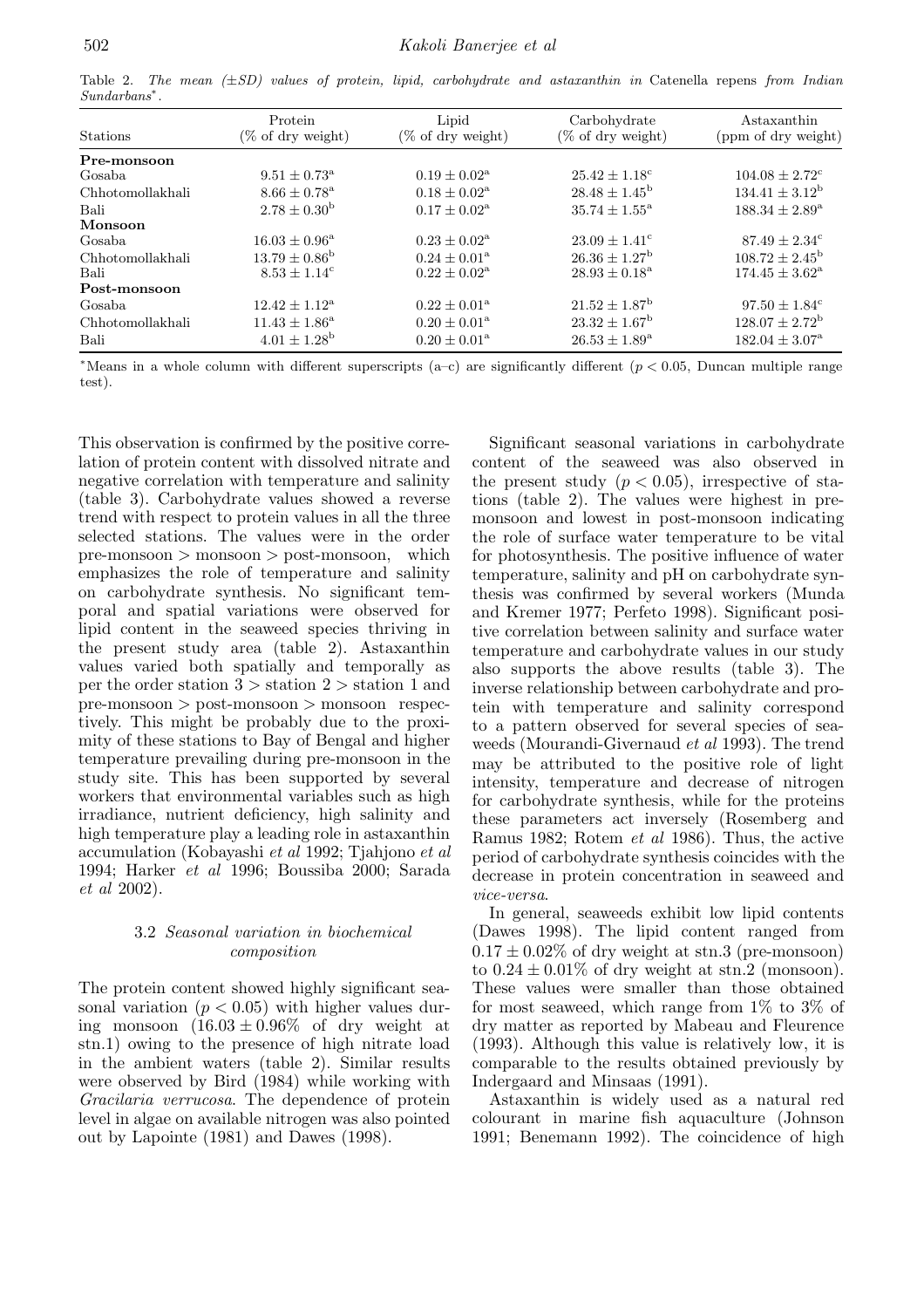|                        | <b>Biomass</b> | Protein        | Carbohydrate | Lipid      | Astaxanthin           |
|------------------------|----------------|----------------|--------------|------------|-----------------------|
| Gosaba                 |                |                |              |            |                       |
| Salinity               | 0.147          | $-0.950*$      | $0.490**$    | $-0.775*$  | $0.944*$              |
| pH                     | $0.728*$       | $-0.754*$      | 0.161        | $-0.393$   | $0.777*$              |
| Dissolved Oxygen       | $-0.881*$      | $0.794*$       | $0.058\,$    | $0.540**$  | $-0.860*$             |
| Temperature            | $-0.465***$    | $-0.464**$     | $0.798*$     | $-0.498**$ | 0.428                 |
| Extinction coefficient | $-0.603*$      | $0.940*$       | $-0.340$     | $0.760*$   | $-0.940*$             |
| Nitrate                | $-0.484**$     | $0.908*$       | $-0.437$     | $0.796*$   | $-0.891*$             |
| Phosphate              | $-0.695*$      | $0.933*$       | $-0.270$     | $0.740*$   | $-0.947*$             |
| Silicate               | $0.760*$       | $0.915^{\ast}$ | $-0.217$     | $0.656*$   | $-0.938*$             |
| Chl $\it a$            | $0.696*$       | $-0.930*$      | 0.257        | $-0.683*$  | $0.961*$              |
| Chl $\boldsymbol{b}$   | $0.698*$       | $-0.934*$      | 0.283        | $-0.721*$  | $0.950*$              |
| Chl $c$                | $0.518***$     | $-0.882*$      | $\,0.432\,$  | $-0.822*$  | $0.836*$              |
| <b>Biomass</b>         |                | $-0.504**$     | $-0.394\,$   | $-0.309$   | $0.557*$              |
| Protein                |                |                | $-0.440$     | $0.805*$   | $-0.883^{\ast}$       |
| Carbohydrate           |                |                |              | $-0.484**$ | 0.262                 |
| Lipid                  |                |                |              |            | $-0.735*$             |
| Chhotomollakhali       |                |                |              |            |                       |
| Salinity               | 0.226          | $-0.860*$      | $0.597*$     | $-0.777*$  | $0.770*$              |
| pH                     | $0.739*$       | $-0.596*$      | 0.149        | $-0.603*$  | $0.719*$              |
| Dissolved Oxygen       | $-0.966*$      | $0.319\,$      | $\,0.392\,$  | $0.445***$ | $-0.566*$             |
| Temperature            | $-0.309$       | $-0.497**$     | $0.830*$     | $-0.343$   | $0.297\,$             |
| Extinction coefficient | $-0.586*$      | $0.889*$       | $-0.347$     | $0.886*$   | $-0.938^{\ast}$       |
| Nitrate                | $-0.549**$     | $0.885*$       | $-0.371$     | $0.871*$   | $-0.918*$             |
| Phosphate              | $-0.519**$     | $0.900*$       | $-0.366$     | $0.892*$   | $-0.912*$             |
| Silicate               | $-0.871*$      | $0.736*$       | $0.230\,$    | $0.843*$   | $-0.876*$             |
| Chl $\it a$            | $0.214\,$      | $-0.867*$      | $0.594*$     | $-0.779*$  | $0.763*$              |
| Chl $\boldsymbol{b}$   | $0.700*$       | $-0.924*$      | 0.207        | $-0.924*$  | $0.960*$              |
| Chl $\boldsymbol{c}$   | $0.883*$       | $-0.892*$      | $\,0.044\,$  | $-0.892*$  | $0.971*$              |
| <b>Biomass</b>         |                | $-0.631*$      | $-0.374$     | $-0.631*$  | $0.803*$              |
| Protein                |                |                | $-0.243$     | $0.887*$   | $-0.741*$             |
| $\mbox{Carbohydrate}$  |                |                |              | 0.022      | $0.098\,$             |
| Lipid                  |                |                |              |            | $-0.897*$             |
| Bali                   |                |                |              |            |                       |
| Salinity               | $0.654*$       | $-0.920*$      | $0.861*$     | $-0.812*$  | $0.884*$              |
| pH                     | 0.188          | $-0.680*$      | 0.418        | $-0.913*$  | $0.602*$              |
| Dissolved Oxygen       | $-0.102$       | 0.073          | $-0.122$     | 0.022      | $-0.147$              |
| Temperature            | $-0.362$       | $-0.230$       | $0.657*$     | $-0.587*$  | $0.450**$             |
| Extinction coefficient | $-0.449$       | $0.851*$       | $-0.933*$    | $0.877*$   | $-0.901*$             |
| $\it{Nitrate}$         | $-0.744*$      | $0.944*$       | $-0.778*$    | $0.781*$   | $-0.867*$             |
| Phosphate              | $-0.476**$     | $0.787*$       | $-0.937*$    | $0.831*$   | $-0.925*$             |
| $\textbf{Silicate}$    | $-0.523**$     | $0.865*$       | $-0.653*$    | $0.746*$   | $-0.720*$             |
| Chl $\it a$            | $0.665*$       | $-0.928*$      | $0.785*$     | $-0.793*$  | $0.836*$              |
| Chl $\boldsymbol{b}$   | $0.664*$       | $-0.888*$      | $0.822*$     | $-0.750*$  | $0.851*$              |
| Chl $\boldsymbol{c}$   | $0.465***$     | $-0.766*$      | $0.850*$     | $-0.855*$  | $0.909*$              |
| <b>Biomass</b>         |                | $-0.670*$      | 0.417        | $-0.250$   | $0.580*$              |
| Protein                |                |                | $-0.686*$    | $0.811*$   | $-0.746*$             |
| Carbohydrate<br>Lipid  |                |                |              | $-0.681*$  | $0.891*$<br>$-0.743*$ |

Table 3. Correlation coefficients between environmental variables and biochemical composition of Catenella repens at three collection sites from Indian Sundarbans.

<sup>∗</sup>Significance (*p <* 0*.*01) ∗∗Significance (*p <* 0*.*05).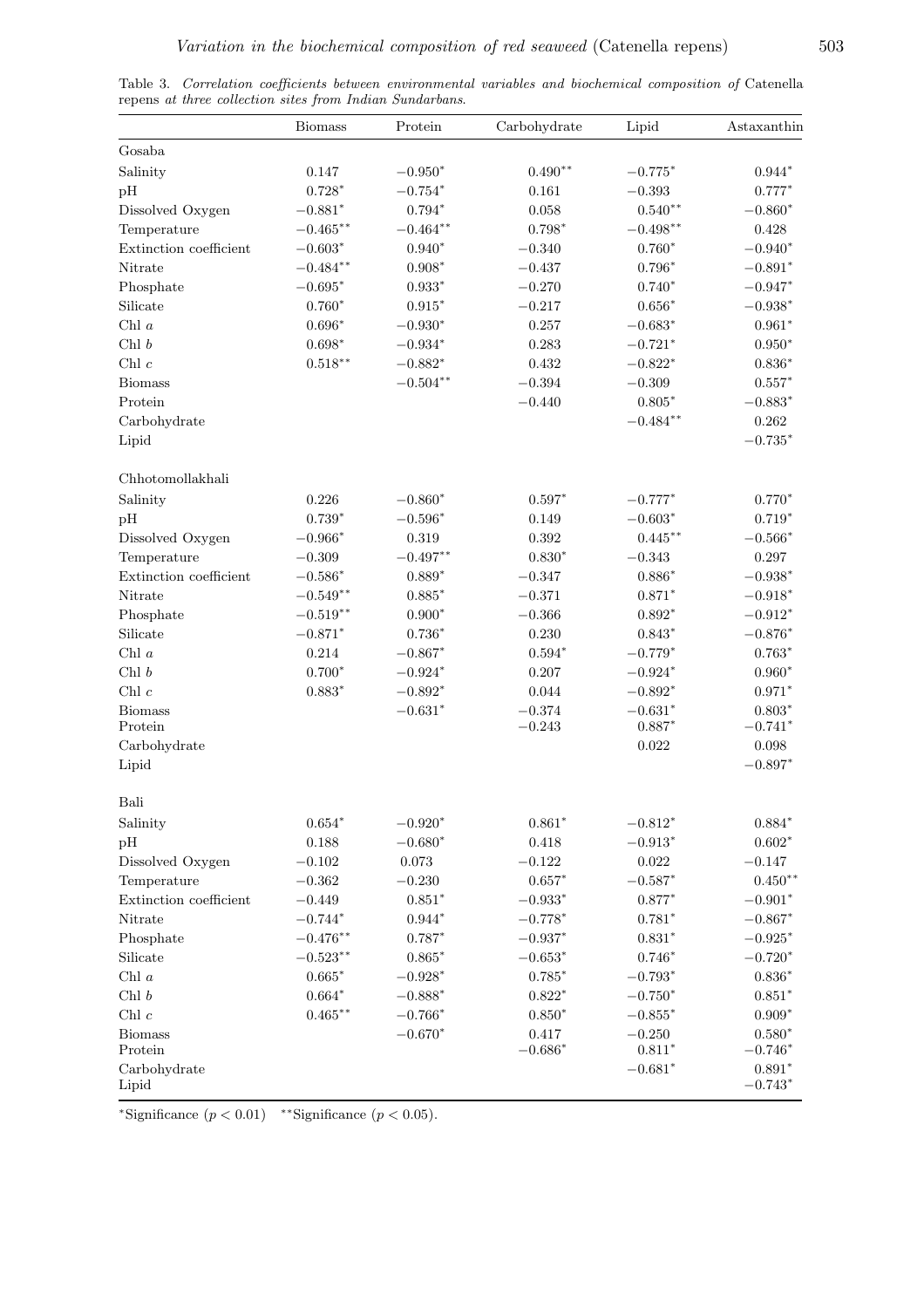astaxanthin value of *Catenella repens* with its carbohydrate level in the pre-monsoon season (table 2) was observed in the present study. The correlation values, however, indicate significant positive correlation of seaweed astaxanthin with salinity (table 3), in all the stations, but with surface water temperature, such positive correlations were not observed for all the stations. This might be due to tropical type of climate in the present geographical locale, where temperature oscillates little with season. Similar results on increase in carotenoids content with increasing temperature and salinity with high astaxanthin production were also found by Tripathy *et al* (2002). In case of nutrient, Ausich (1997) stated that when the *Haematococcus* culture is subjected to stress in which nutrients are eliminated from growth medium then the alga produces and accumulate astaxanthin. In our case also significant negative correlation  $(p < 0.01)$  at all the selected stations depict that astaxanthin accumulation increases with decrease in nutrient level (table 3).

The results obtained in our study establish the fact that physico-chemical parameters have profound influence on the biochemical composition of red seaweed, *Catenella repens*. Significant correlation values computed among the environmental parameters and protein, lipid, carbohydrate, astaxanthin suggest that the abiotic parameters have potential role on biosynthetic pathways of seaweed. A number of studies are still needed to evaluate the nutritional potentiality of this seaweed for its mass cultivation as food source for the coastal communities.

#### **Acknowledgements**

This research was supported financially by Department of Science and Technology, WOS-B Scheme, Government of India and infrastructural facilities by Department of Marine Science and Department of Zoology, University of Calcutta.

#### **References**

- Abbott I A 1988 Food and food products from algae; In: Algae and Human Affairs (eds) Lembi C A and Waaland J R (Cambridge: Cambridge University Press) pp. 135–147.
- APHA 1998 Standard Methods for the Examination of Water and Waste Water; 20th edn, American Public Health Association, USA.
- Ausich R L 1997 Commercial opportunities for carotenoid production by biotechnology; Pure Appl. Chem. **69** 2169–2173.
- Benemann J R 1992 Microalgae aquaculture feeds; J. Appl. Phycol. **4** 233–245.
- Bird K T 1984 Seasonal variation in protein: carbohydrate ratios in a subtropical estuarine alga, Gracilaria verrucosa, and the determination of nitrogen limitation status using these ratios; Bot. Mar. **27(3)** 111–l15.
- Blanche K R 1992 Preliminary observations on the distribution and abundance of seaweed flies (Diptera: Coelopidae) on beaches in the Gosford district of New South Wales, Australia; Aus. J. Ecol. **17** 27–34.
- Boussiba S 2000 Carotenogenesis in the green algae Haematococcus pluvialis: Cellular physiology and stress response; Physiol. Plant. **108** 111–117.
- Chapman V J and Chapman D J 1980 Seaweeds and Their Uses (London: Chapman and Hall).
- Dawes C J 1998 Marine Botany (New York: John Wiley and Sons, Inc.) pp. 480.
- Dooley J K 1972 Fishes associated with the pelagic Sargassum complex, with a discussion of the Sargassum community; Contrib. Mar. Sci. **16** 1–32.
- Dubois M, Gilles K A, Hamilton J K, Rebers P A and Smith F 1956 Colorimetric methods for determination of sugars and related substances; Analit. Chem. **28** 350–356.
- Durako M J and Dawes C J 1980a A comparative seasonal study of two populations of Hypnea musciformis from the East and West Coasts of Florida, USA. II. Photosynthetic and respiratory rates; Mar. Biol. **59** 157–162.
- Folch J, Lees M and Solam-Stanley G H 1957 A simple method for the isolation and purification of claot lipid from animal tissue; J. Biol. Chem. **226** 497–509.
- Harker M, Tsavalos A J and Young A J 1996 Factors responsible for astaxanthin formation in the chlorophyte Haematococcus pluvialis; Bioresour. Technol. **55** 207–214.
- Hawkins S J and Hartnoll R G 1983 Grazing of intertidal algae by marine herbivores; Oceanogr. Mar. Biol. Ann. Rev. **21** 195–282.
- Indergaard M and Minsaas J 1991 Animal and Human Nutrition; In: Seaweed Resources in Europe. Uses and Potential (eds) Guiry G and Blunden G (New York: John Wiley and Sons) 21–64.
- Jeffrey S W and Humphrey G F 1975 New spectrophotometric equations for determining chlorophylls *a, b, c*1, and *c*2 in higher plants, algae and natural phytoplankton; Biochem. Physiol. Pflanz. **167** 191–194.
- Johnson E A 1991 Astaxanthin from microbial sources; Crit. Rev. Biotechnol. **11** 297–326.
- Kaehler S and Kennish R 1996 Summer and winter comparisons in the nutritional value of marine macroalgae from Hong Kong; Bot. Mar. **39** 11–17.
- Kirkman H and Kendrick G A 1997 Ecological significance and commercial harvesting of drifting and beach cast macroalgae and seagrasses in Australia: A review; J. Appl. Phycol. **9** 311–326.
- Kobayashi M, Kakizono T, Nishio N and Nagai S 1992 Effects of light intensity, light quality and illumination cycle on astaxanthin formation in a green alga Haematococcus pluvialis; J. Ferment. Bioeng. **74** 61–63.
- Krishnamurthy V 1967 Seaweed drift on the Indian coast; Proceedings of the Symposium "Indian Ocean"; Bull. Nat. Inst. Sci. India **38** 657–666.
- Kumar V 1993 Biochemical constituents of marine algae from Tuticorin coast; Indian J. Mar. Sci. **22** 138–140.
- Lapointe B E 1981 The effects of light and nitrogen on growth, pigment content, and biochemical composition of Gracilaria foliifera v. angustissima (Gigartinales, Rhodophyta); J. Phycol. **17** 90–95.
- Lapointe B E 1987 Phosphorus- and nitrogen-limited photosynthesis and growth of Gracilaria tikvahiae (Rhodophyceae) in the Florida Keys: An experimental field study; Mar. Biol. **93** 561–568.